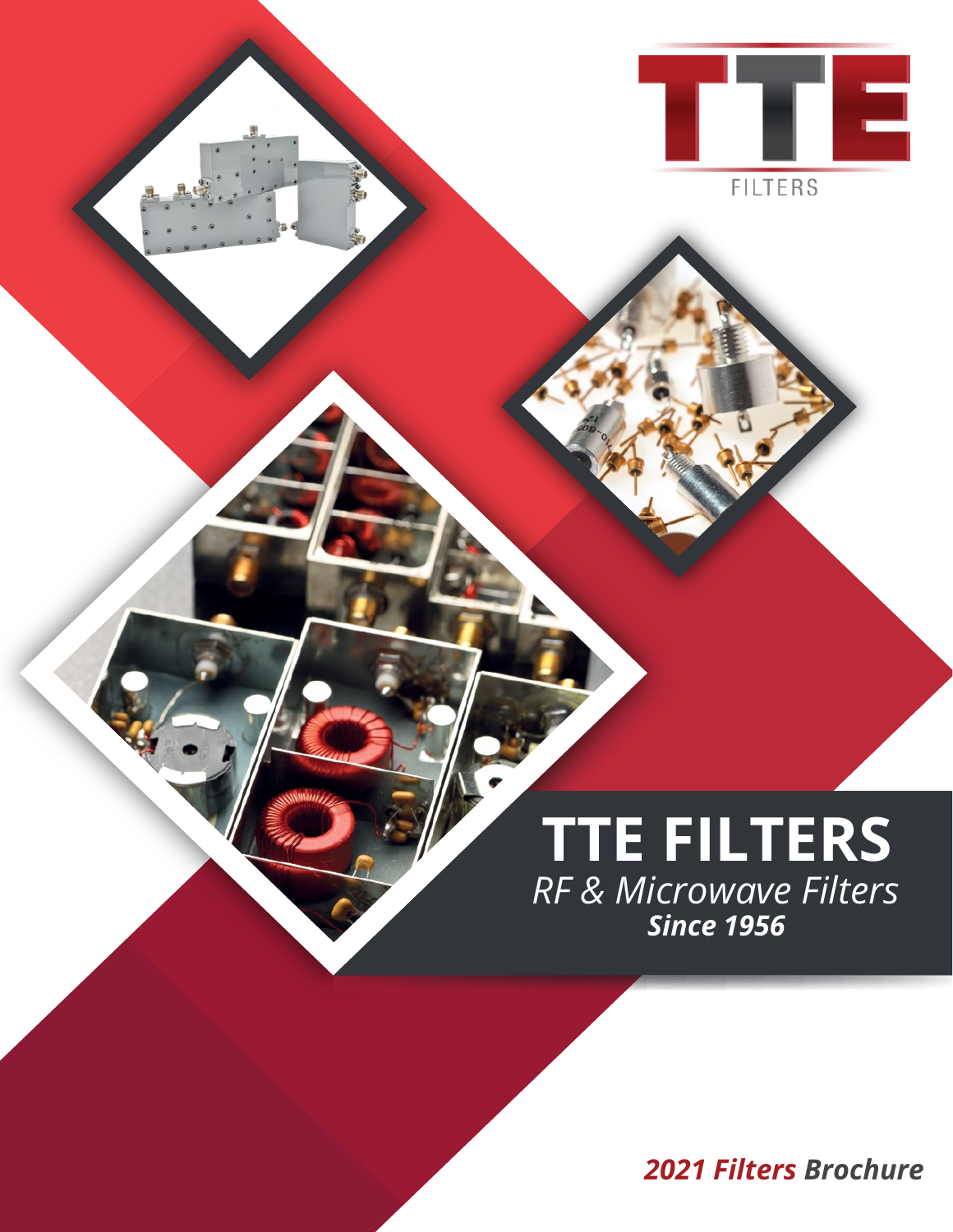Established in 1956, TTE Filters is a leader in the design, development and manufacture of RF and microwave filters. TTE offers standard products and application-specific custom designs from 50 Hz to 40 GHz. The company also manufactures standard and custom bias tees, amplitude equalizers, diplexers, multiplexers and EMI/RFI filters. The company prides itself on quick turnaround; many products are in stock. TTE's portfolio includes products from Microwave Circuits and Instec Filters; those companies were acquired in recent years.

## **PASSIVE RF & MICROWAVE FILTERS Design Capabilities & Typical Frequencies**



|                       | <b>LUMPED</b><br><b>ELEMENT</b> | <b>COMBLINE/</b><br><b>CAVITY</b> | <b>CERAMIC</b>  | <b>MICROSTRIP</b> | <b>HELICAL</b>    | <b>WAVEGUIDE</b> |
|-----------------------|---------------------------------|-----------------------------------|-----------------|-------------------|-------------------|------------------|
| <b>Bandpass</b>       | $500$ Hz - 5 GHz                | 400 MHz - 40 GHz                  | 400 MHz - 3 GHz | 3 GHz - 26 GHz    | 300 MHz - 500 MHz | 8 GHz - 40 GHz   |
| Lowpass               | $100$ Hz - $10$ GHz             | $- - - -$                         | $- - - -$       | 3 GHz - 26 GHz    | $- - - -$         | $--- -$          |
| Highpass              | 100 Hz - 10 GHz                 | $- - - -$                         | $- - - -$       | 3 GHz - 26 GHz    | $- - - -$         | ----             |
| <b>Band Rejection</b> | 50 Hz - 1 GHz                   | 400 MHz - 10 GHz                  | ----            | ----              | $- - - -$         | $--- -$          |

## **DESIGNS**

Standard RF and Microwave Filter designs include Lumped Element, Combline/Cavity, Ceramic Resonator, Microstrip, Helical and Waveguide. Filter types include Bandpass, Lowpass, Highpass, Band Rejection (Notch). Topologies include Bessel, Butterworth, Chebyshev, Elliptical Function (Anti-Aliasing), Guassian and TTE-specific designs. TTE Filters also manufactures a line of Custom Diplexers, Triplexers, Quadruplexers, Quintaplexers and Multiplexers, as well as Bias Tees and Amplitude Equalizers. EMI/RFI Filter styles include Bolt-Style Resin-Sealed Filters, Bolt-Style Hermetic Filters, Solder-In Filters, Filter Assemblies and Customer-Specific Designs.

- Standard connector options include SMA, BNC, Type N, Waveguide, Surface Mount, PCB, GPO, 2.92MM, and others depending on type of filter, frequency power and other factors.
- High power versions are also available with power handling capabilities to 600 CW, 1 kW pulsed typically.
- RoHS-compliant equivalents are available for most filter products.

#### **CAPABILITIES**

- **•** Design engineering
- **•** Prototype tooling
- **•** Machine tool and design center
- **•** Soft tooling for proof of concept or small production quantities
- **•** Custom case design
- **•** Proprietary manufacturing equipment
- **•** Automated production equipment
- **•** In-house Environmental Test Lab
- **•** High reliability testing for military QPL
- **•** Class 100,000 cleanrooms
- **•** Electronic documentation
- **•** Quality standards AS9100, ISO 9001, ISO 13485, AEC-Q200
- **•** ITAR Registered
- **•** Disaster Recovery Plan Ready

*Thousands of filters have been specified, designed and built for our customers over the years. In addition to standard product lines, additional application-specific or custom designs are feasible. Please contact TTE Filters for assistance with your filter requirements.*

#### **www.TTE.com**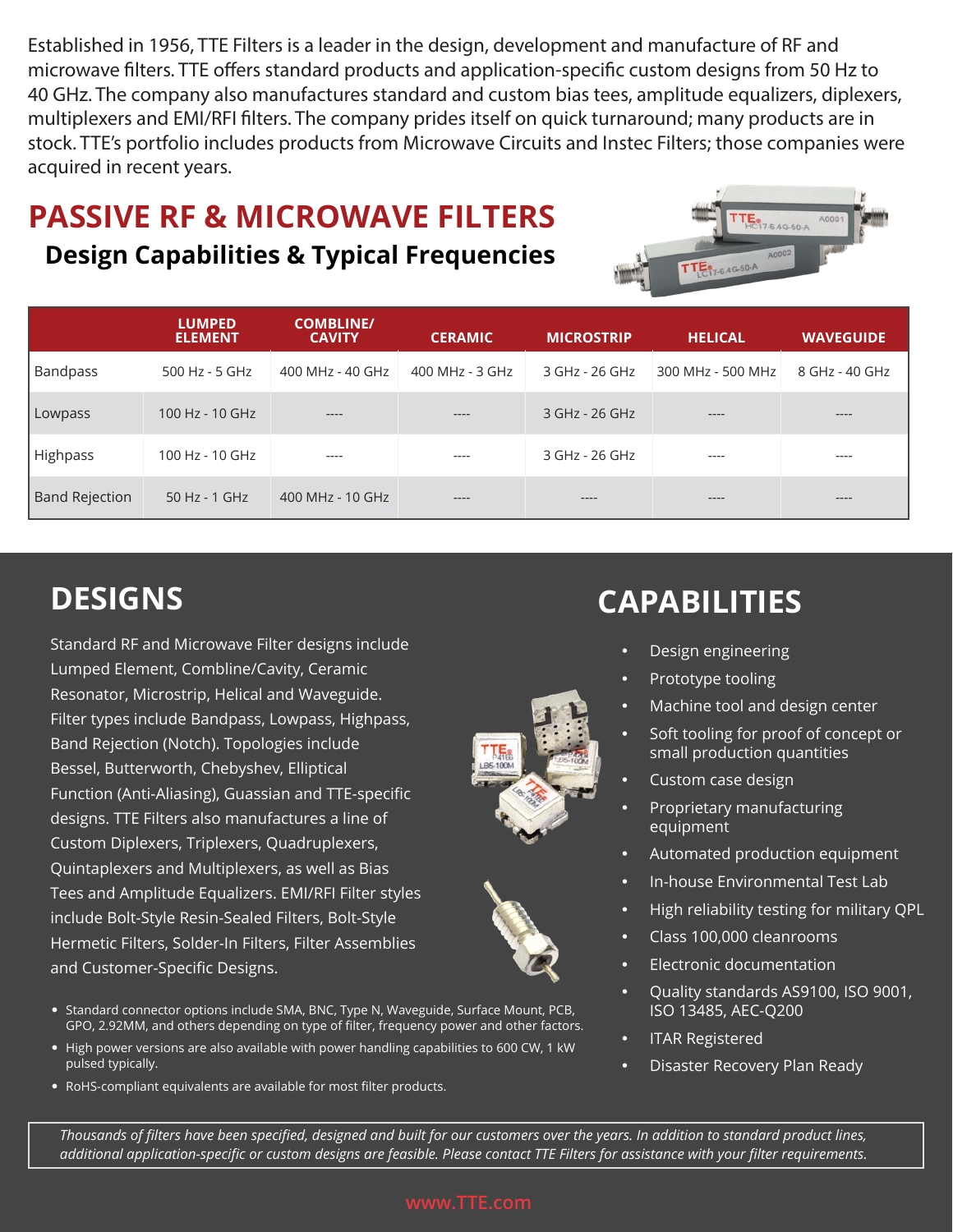### **ADDITIONAL PASSIVE Product Capabilities**

#### **LC9S Series Lowpass Filters Available from Stock**

- 9-pole Chebyshev design; 12 unique part numbers
- -3dBc passband frequencies from 30 MHz to 6 GHz
- SMA female connectors
- Available for immediate shipment

#### **Bias Tees Available from Stock**

- High Current (BTHC) series to 7 Amp from 20 MHz to 6 GHz
- Standard (BTS) series from 10 MHz to 18 GHz
- High Frequency (BTHF) series from 10 MHz to 40 GHz
- Available for immediate shipment

#### **Diplexers, Duplexers, Quad, Quint & Multiplexers**

- Application-specific designs from 1 MHz to 20 GHz
- Wide assortment of existing designs available including specifications and plotted data
- Shipments as soon as 6-8 weeks
- Some existing designs (models) may be available from stock

#### **Amplitude Equalizers**

- Application-specific designs from 1 GHz to 26 GHz
- Wide assortment of existing designs available including specifications and plotted data
- Shipments as soon as 6-8 weeks
- Some existing designs (models) may be available from stock

#### **EMI/RFI Filters**

- Solder-In Filters for high-frequency/microwave applications
- Bolt-Style Hermetic Filters for harsh environments
- Bolt-Style Resin-Sealed Filters for demanding applications
- Specialists in custom solutions
- Pb and Pb-free designs
- Upscreening to MIL-PRF-15733 or MIL-PRF-28861

*TTE is a leader in customer service and engineering support with many decades of engineering and sales experience. Vertically integrated, the company mantains a large inventory of standard materials ensuring that many filter products can ship within 2 weeks. Expedited lead times as short as 3 to 5 days are also available on many Lumped Element Filters. TTE's line of Bias Tees and LC9S Lowpass Filters are also available from stock in prototype quantities. TTE's 315P series of Combline/ Cavity Filters available to ship starting in 2 weeks. Additional Combline/Cavity Filters and other designs available to ship starting in 6 to 7 weeks. EMI/RFI filters are typically delivered in as few as 1 to 2 weeks. All of TTE's filter products are proudly manufactured in the USA and include a limited warranty.*

#### **www.TTE.com**